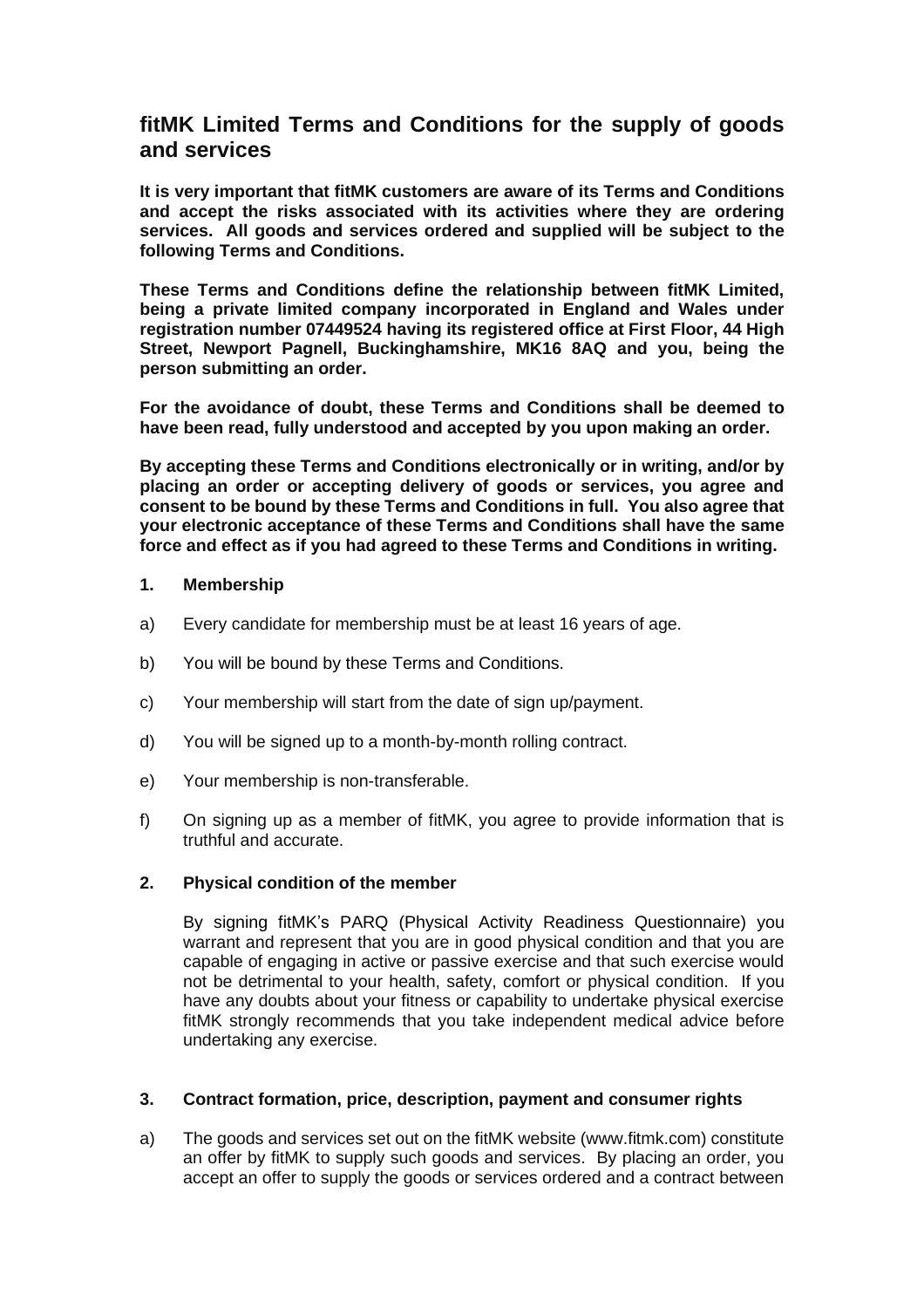you and fitMK will be formed.

- b) The price of goods and services are as set out on the fitMK website [\(www.fitmk.com\)](http://www.fitmk.com/) (except in the case of manifest error). fitMK will use reasonable endeavours to arrange personal delivery of goods within 5 working days of order but time of delivery shall not be of the essence and shall not be made of the essence by notice. Goods will be at your risk from the time of delivery. Ownership of goods will only pass to you when fitMK receives full payment of all sums due in respect of such goods.
- c) The services fitMK provides are described on the individual pages of the fitMK website [\(www.fitmk.com\)](http://www.fitmk.com/). fitMK may change the description or content of services at any time.
- d) Any information on goods and services published on the fitMK website (www.fitmk.com) is designed for illustrative purposes only and should not be relied upon by you as any form of representation by fitMK. In respect of services, the information fitMK publishes on the fitMK website (www.fitmk.com) regarding its classes are designed to be illustrative in order to explain the scope and types of activities you may be undertaking. fitMK will endeavor to provide such classes as advertised so far as reasonably possible, however you acknowledge that it is unlikely that any one class could be or would be followed precisely as it is published. Several factors outside of fitMK's control will determinate this and dictate what can be reasonably accomplished during a class.
- e) fitMK's membership fees for services are subject to review from time to time. fitMK will give you at least 1 calendar months' written notice of any such changes.
- f) Any defective goods must be notified to fitMK within 24 hours of receipt and returned within 5 working days for, at your election, a full refund or replacement.
- g) On your initial sign up, you will receive a free session. Thereafter, a monthly membership fee is payable in accordance with prices displayed on the fitMK website (www.fitmk.com). Subject to 3(h) below, payments are non-refundable under any circumstances.
- h) For online purchases where you are contracting as a consumer resident in the United Kingdom, there is a "cooling off" period under which you may cancel your order for goods or services before using these.

#### **Goods**

You must notify fitMK in writing within 7 working days, beginning on the day after you receive your order, and return, at your own expense, any goods purchased. In this case you will, subject to the goods being returned in a brand new resellable condition, receive a full refund (including the cost of sending the item to you) within 30 days of the day you have given notice of your cancellation. However, you will be responsible for the cost of returning the goods to fitMK.

#### Services

You must notify fitMK in writing within 7 working days, beginning on the day after you make your order. In this case you will receive a full refund within 30 days of the day you have given notice of your cancellation.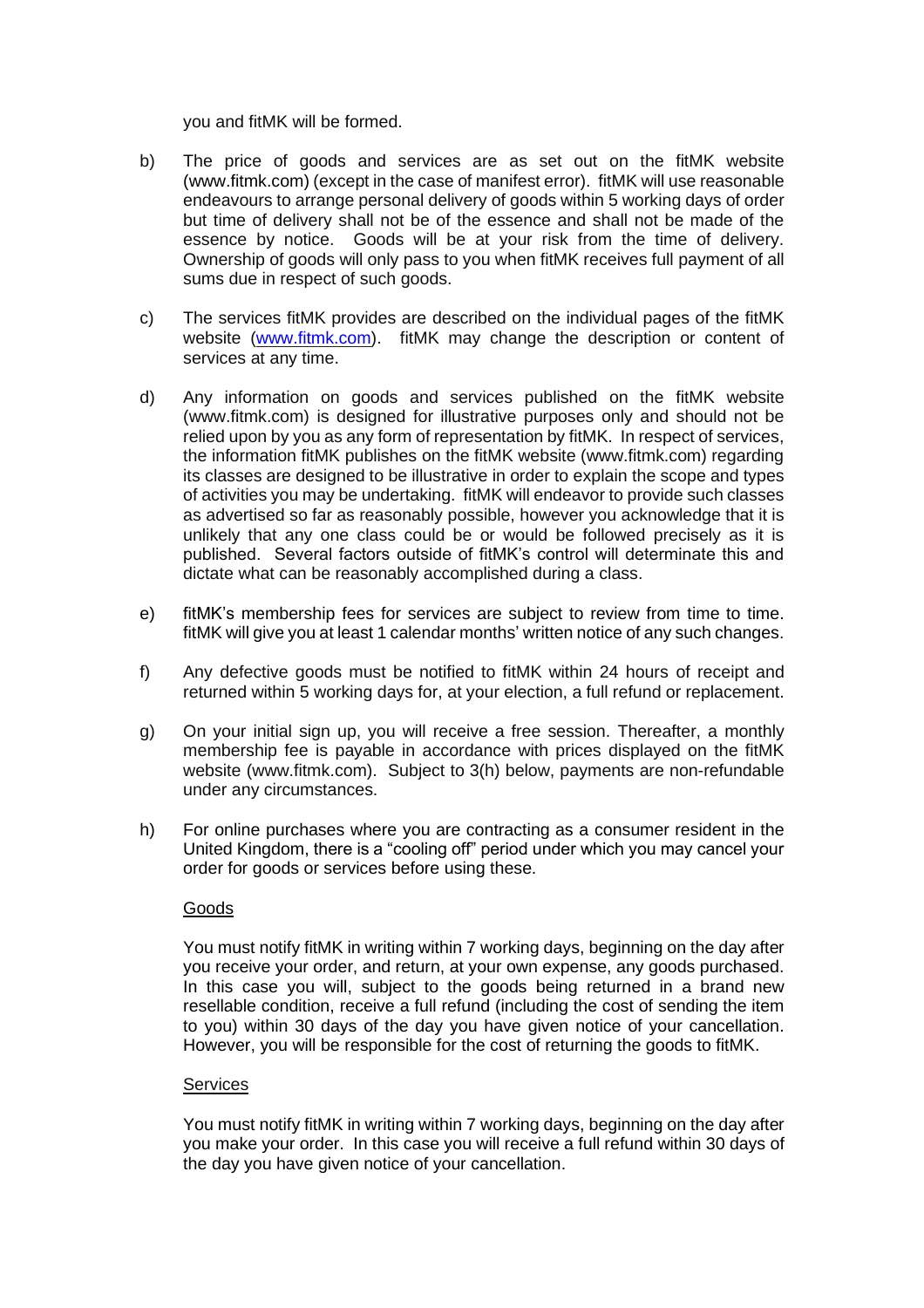# **4. Non-payment**

- a) If you fail to pay any monies due to fitMK or if any Direct Debit is returned unpaid for whatever reason, fitMK reserves to pursue for the outstanding amount and to charge an administration fee of £10. Please note that this may affect your credit rating in future.
- b) fitMK reserves the right to cancel your membership in the event of non-payment.

# **5. Credit expiry timelines**

- a) Monthly Session Packages credits must be used within 1 calendar month.
- b) Unlimited Session Packages you may attend as many sessions as you wish in any calendar month.

# **6. Workshop bookings**

- a) Bookings are non-refundable but are transferable onto the next available workshop.
- b) Details of fitMK's workshops, when available, can be found at the fitMK website [\(www.fitmk.com\)](http://www.fitmk.com/).

# **7. Membership amendments**

- a) You can upgrade and downgrade your Session Package at any time.
- b) There is no administration fee to amend your Session Package.
- c) You will pay the rate as advertised on the fitMK website [\(www.fitmk.com\)](http://www.fitmk.com/).

# **8. Termination of membership**

- a) You may cancel your membership by emailing [simon@fitmk.com](mailto:simon@fitmk.com) giving a minimum of 1 months' notice before your next payment is due.
- b) fitMK reserves the right to terminate your membership, without notice and without any pro-rata refund, if in its reasonable opinion:
	- i) your behaviour puts either yourself or others at risk;
	- ii) you persist with any form of antisocial or unreasonable behaviour; or
	- iii) it is considered that you are in breach of any of these Terms and Conditions.

# **9. Membership freeze**

a) You can request a membership freeze for up to a maximum of 2 months if you have a medical condition or injury that stops you attending classes. fitMK would need proof of any medical condition such as a doctor's certificate. This period allows you time for your recovery. During the freeze period you will not be permitted to attend any training sessions that fitMK provides and your account will be put on hold. Where practicably possible fitMK would need 10 working days' notice before the start of your next payment month. Please note that under no circumstances will such arrangements be backdated.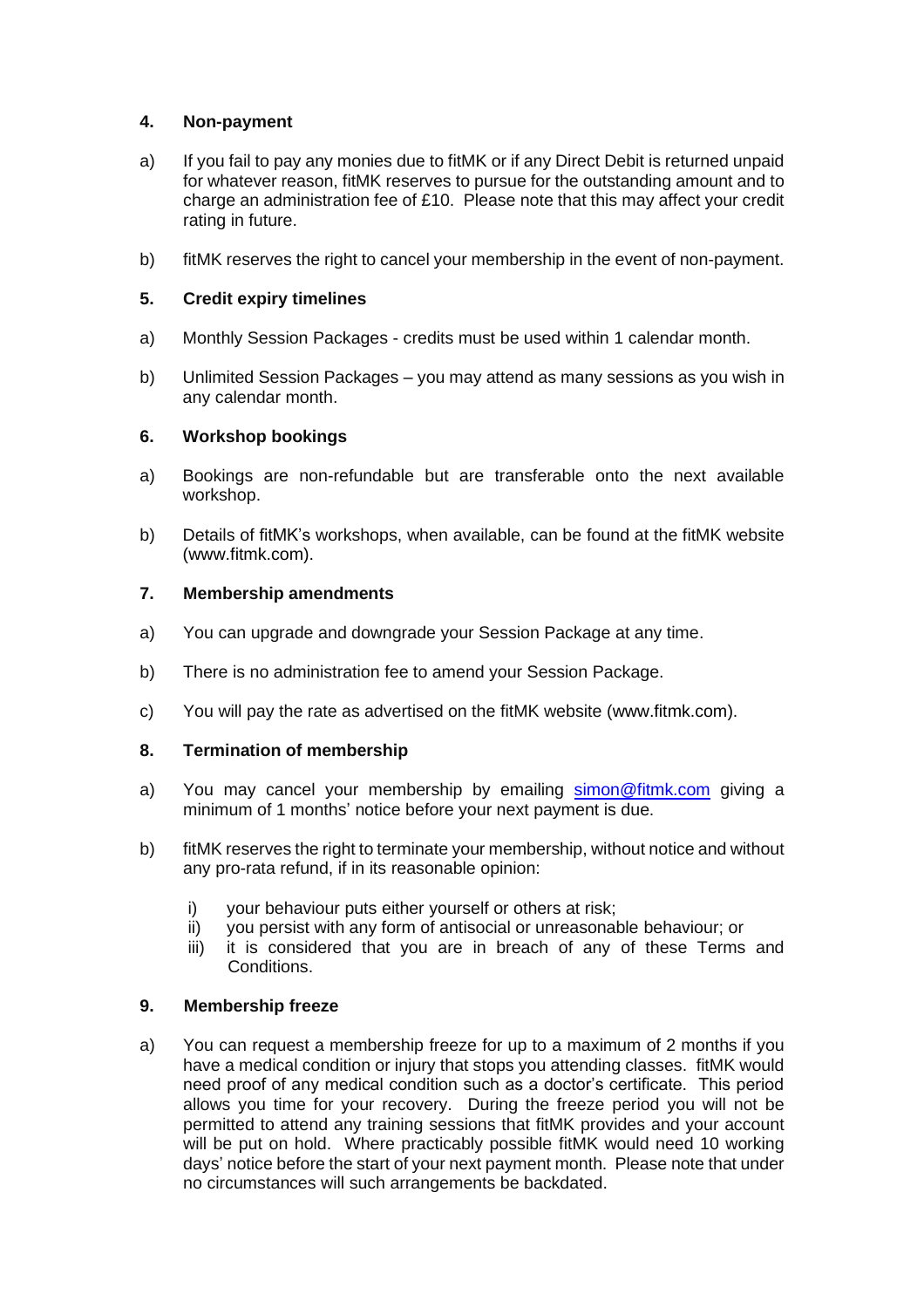- b) You will only be allowed one freeze per 12 month period.
- c) There will be a  $£10$  administration fee which will be taken in the first month of the freeze period.

# **10. Training conditions**

- a) You may train at any fitMK class as long as your membership is paid up to date.
- b) The fitMK timetable of classes may be varied from time to time or in other exceptional circumstances. The current timetable will be as published on the fitMK website [\(www.fitmk.com\)](http://www.fitmk.com/). In the event of any changes due to exceptional circumstances fitMK will endeavor to give you prior notice.
- c) fitMK reserves the right to alter the contents of classes at any time without notice to you for reasons such as, but not limited to, weather conditions, availability of facilities or any staff, and the fitness of class participants.

# **11. Personal property**

You shall be responsible for your own personal medical requirements, clothing and footwear for the duration of any services provided by fitMK. fitMK accepts no responsibility for any personal property lost, damaged or stolen at any of the sessions or events run by the company. Personal items placed with fitMK's drill instructors may not be secured and are left entirely at your own risk.

# **12. Accidents/Injury**

If you have an accident or suffer an injury during any of fitMK's sessions you must report this to the drill instructor immediately.

# **13. Limitation of liability**

- a) All warranties, conditions and other terms implied by statute or common law are, to the fullest extent permitted by law, excluded from these Terms and Conditions.
- b) None of the exclusions and limitations in these Terms and Conditions are intended to limit any rights which you may have under statute nor in any way to exclude or limit liability to you for personal injury or death resulting from fitMK's negligence or for any liability incurred as a result of fraud or fraudulent misrepresentation by fitMK.
- c) Subject to 13(a) and 13(b) above, fitMK shall not be liable for any indirect or consequential losses, costs, damages, charges or expenses suffered by you arising in connection with goods or services ordered and supplied.
- d) fitMK's total liability in contract, tort (including negligence or breach of statutory duty), misrepresentation, restitution or otherwise arising in connection with any goods or services ordered and supplied shall be limited to the price of the relevant goods (if applicable) or the price of the services ordered by you in the previous month prior to the event giving rise to a claim (if applicable).

# **14. Changes to these Terms and Conditions and miscellaneous**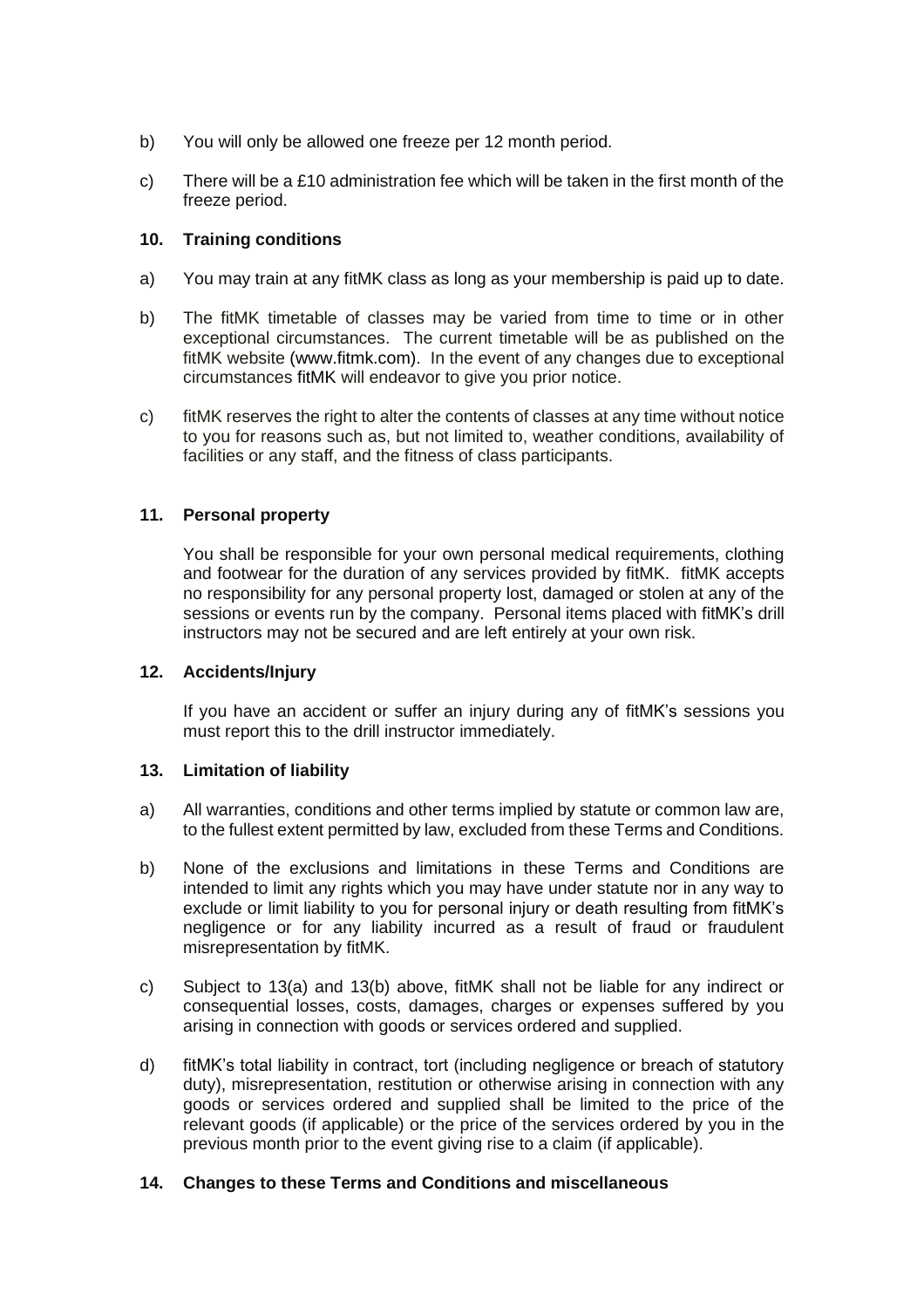- a) If fitMK chooses to waive any breach of these Terms and Conditions it will not stop the company from enforcing these Terms and Conditions strictly at a later date.
- b) fitMK may assign the benefit of these Terms and Conditions and the company's rights hereunder to a third party on notice to you. In the event of this happening, your rights under these Terms and Conditions will not be compromised in any way.
- c) These Terms and Conditions are subject to change. You will be notified of any change to these Terms and Conditions that have a significant effect on your membership. Amended Terms and Conditions will be published on the fitMK website (www.fitmk.com).
- d) These Terms and Conditions are governed by English law and the parties submit to the exclusive jurisdiction of the English courts.
- e) In the event that you have a problem or difficulty with fitMK or any goods or services please contact simon@fitmk.com. You agree to make a good faith effort to work out problems with fitMK directly before invoking legal process. Similarly, fitMK will make reasonable business efforts to work out problems directly with you before the company takes other steps.
- f) You agree not to engage in negative comments, libel or slander regarding fitMK including, but not limited to, publishing, or causing to be published, complaints or derogatory comments about fitMK in any format including, but not limited to, print, newspaper, television, radio or on internet complaint sites, blogs or other public internet forums.
- g) fitMK reserves the right to take photographs of its sessions (which may include you) for press and promotional purposes.
- h) If in any particular case any provision of these Terms and Conditions shall be held to be invalid or as not applying, the other provisions of these Terms and Conditions shall continue in full force and effect.

# **fitMK Limited Terms and Conditions of use for website**

The following terms of use are important and you should read them because, by using the fitMK website, you are indicating that you accept and agree to these terms.

The fitMK website is operated by fitMK Limited, being a private limited company incorporated in England and Wales under registration number 07449524 having its registered office at First Floor, 44 High Street, Newport Pagnell, Buckinghamshire, MK16 8AQ.

On becoming a member of fitMK through purchasing goods or services you are automatically registered on the company's mailing list and this means that you will receive emails from noreply@fitmk.com notifying you of the company's latest information and updates. If, at any time, you would like to opt out of the mailing list, please email UNSUBSCRIBE to support@fitmk.com.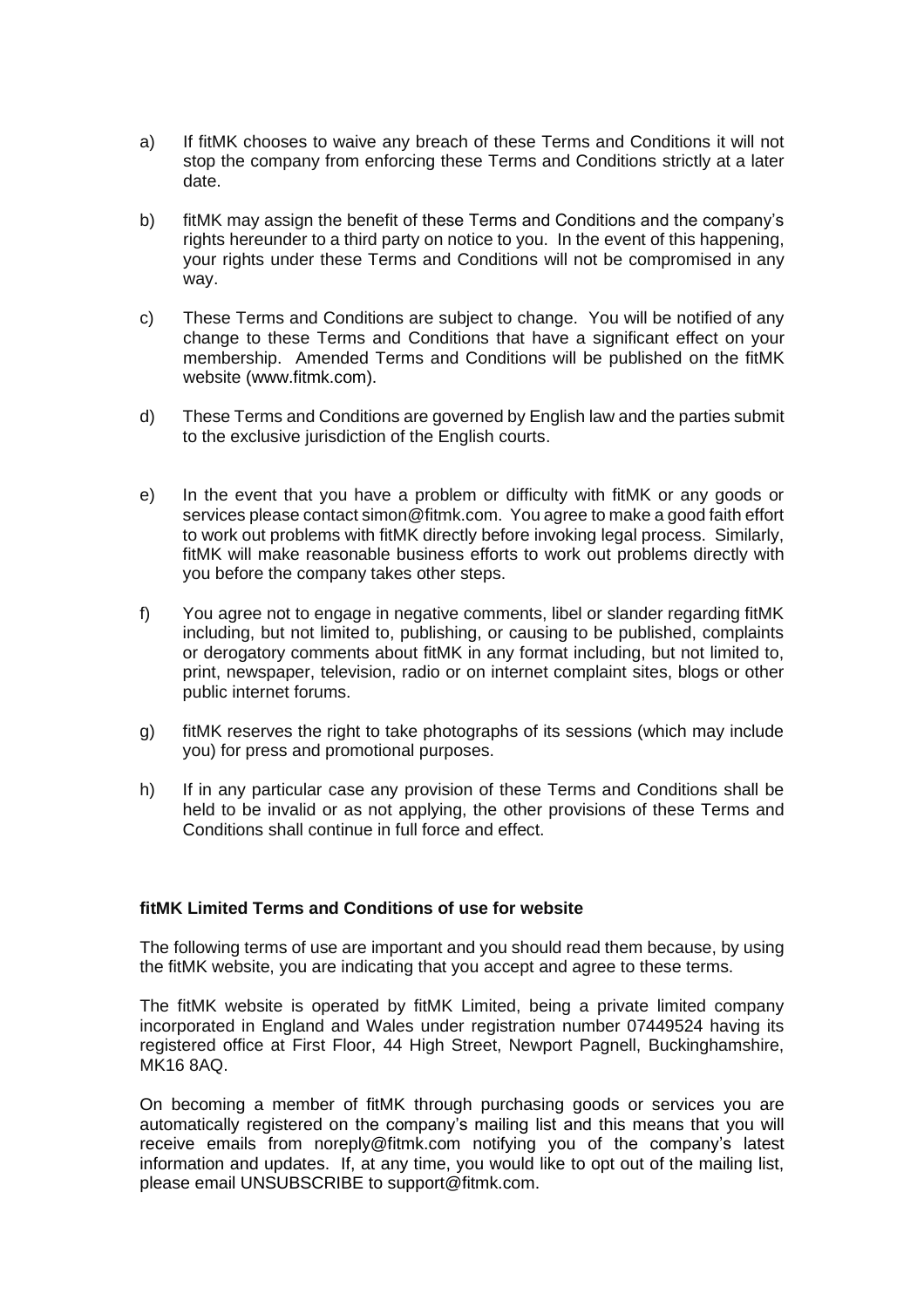fitMK may amend these Terms and Conditions from time to time i.e. adding new products or features to the fitMK website, so please check them regularly. However, fitMK will keep you informed of changes via the mailing list and these updates, together with the Terms and Conditions advised to you when you signed up and your continued use of the fitMK website, goods or services will be an indication that you accept and agree to any amendments advised.

If you have a complaint or you want to provide more specific feedback then please email fitMK at [simon@fitmk.com.](mailto:simon@fitmk.com)

You may download and print content from the fitMK website only for your private, personal and non-commercial use. fitMK does not guarantee or warrant that any material available for downloading is free from infection, viruses and/or other contaminating codes.

#### **About access to the fitMK website:**

From time to time fitMK will make updates to the fitMK website so the company may have to suspend access, service or functionality on the website without notice. fitMK will not be liable if, for any reason, the fitMK website is unavailable at any time or for any period of time.

As information or data transmitted to or from the fitMK website passes over public telecommunications networks, fitMK cannot guarantee that the operation of the fitMK website will be secure, confidential, uninterrupted or error-free. You agree not to do anything that does or may interfere with the proper working of the fitMK website including, but not limited to, tampering with, or hacking into, the site or the servers on which it resides. By breaching this provision you would commit a criminal offence under the Computer Misuse Act 1990. fitMK will report any such breach to the relevant law enforcement authorities and fitMK will co-operate with those authorities by disclosing your identity to them. In the event of such a breach your right to use the fitMK website will cease immediately.

# **About content on the fitMK website:**

fitMK, the fitMK signature logo and fitMK.com are unregistered and registered trademarks of fitMK Limited.

Use of the fitMK website does not give you any right to use or reproduce any of its content or the trade marks on it.

Commentary and other materials posted on the fitMK website are not intended to amount to advice on which reliance should be placed. The fitMK website is provided on an "AS IS" and "AS AVAILABLE" basis and fitMK therefore disclaims all liability and responsibility arising from any reliance placed on such materials by any visitor to the fitMK website or by anyone who may be informed of any of its contents.

From time to time the fitMK website may contain links to third party sites and resources. fitMK has no control over the contents of those sites, resources or third parties and accepts no responsibility for them, or for any loss or damage that may arise from your use of them. fitMK does not review, censor, approve, edit or endorse any information placed on third party sites or resources.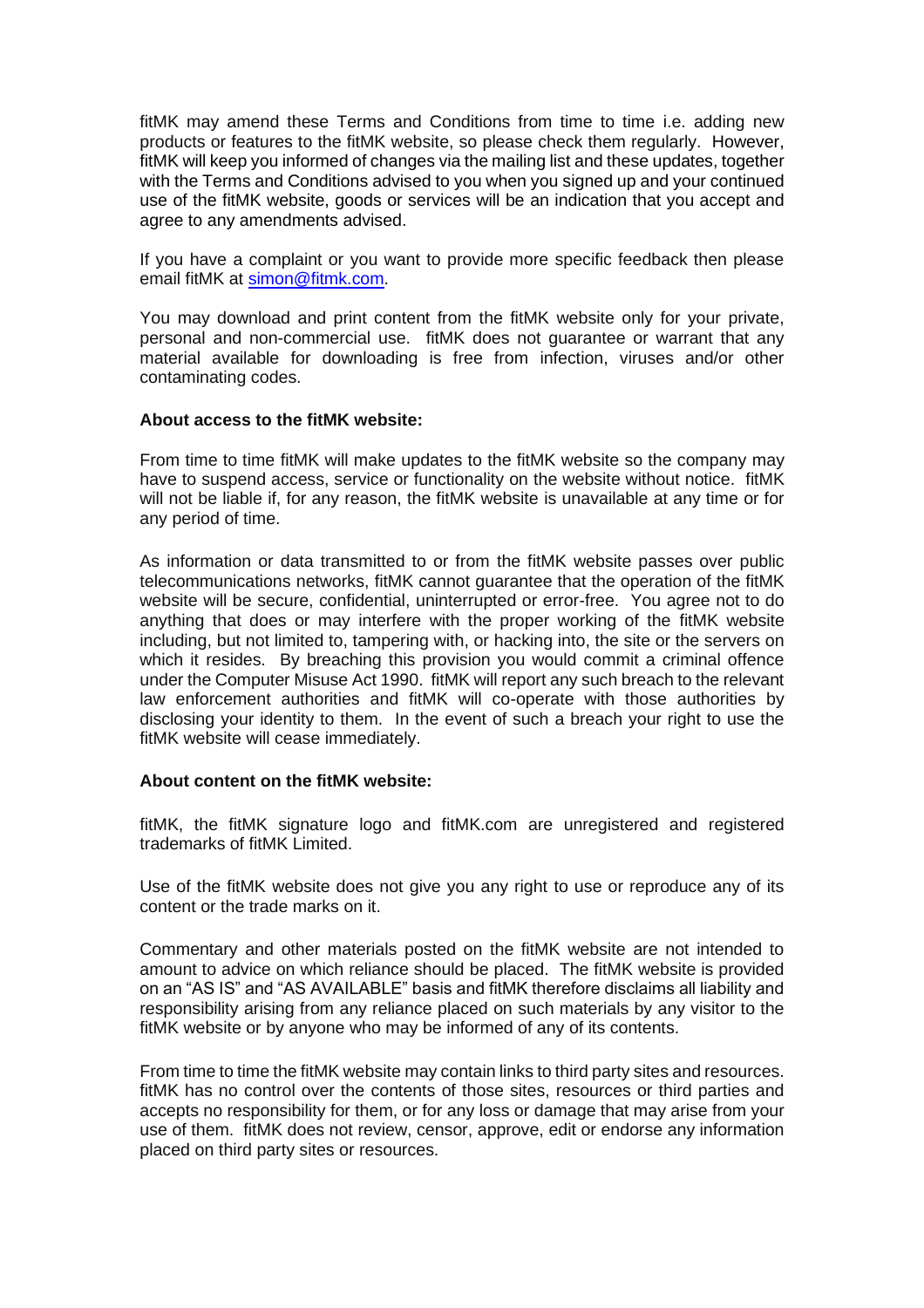#### **fitMK's liability:**

The material displayed on the fitMK website is provided without any guarantees, conditions or warranties as to its accuracy. To the extent permitted by law, fitMK and third parties connected with fitMK hereby expressly exclude:

- a) all conditions, warranties and other terms which might otherwise be implied by statute, common law or the law of equity; and
- b) any liability for any direct, indirect or consequential loss or damage incurred by any user in connection with the fitMK website or in connection with the use, inability to use, or results of the use of the fitMK website, any websites linked to it and any materials posted on it, including, without limitation, any liability for loss of income or revenue, loss of business, loss of profits or contracts, loss of anticipated savings, loss of data, loss of goodwill, wasted management or office time, and for any other loss or damage of any kind however arising and whether caused by tort (including negligence), breach of contract or otherwise, even if foreseeable.

This does not affect fitMK's liability for death or personal injury arising from the company's negligence, nor fitMK's liability for fraudulent misrepresentation or misrepresentation as to a fundamental matter, nor any other liability which cannot be excluded or limited under applicable law.

#### **fitMK Limited Privacy Policy**

Your information is safe with fitMK. Rest assured, fitMK collects and processes your personal information in accordance with the Data Protection Act 1998, the Privacy and Electronic Communications (EC Directive) Regulations 2003 and all other applicable data protection legislation, as amended from time to time.

fitMK Limited is a private limited company incorporated in England and Wales under registration number 07449524 having its registered office at First Floor, 44 High Street, Newport Pagnell, Buckinghamshire, MK16 8AQ. fitMK is registered to collect and process data under the Data Protection Act 1998. fitMK deals with any information that you provide the company in accordance with United Kingdom data protection laws. For the purposes of the Data Protection Act 1998, the Data Controller for fitMK is fitMK Limited, First Floor, 44 High Street, Newport Pagnell, Buckinghamshire, MK16 8AQ.

When you use the fitMK website or contact the company by post, telephone or email, fitMK may collect, store and use certain personal information that you disclose to the company. This includes details such as your name, address, telephone number, email address and mobile phone number.

Other than as set out in this Privacy Policy fitMK will not share your personal information with third parties for marketing or any other purposes without your consent, unless fitMK is required to do so by law.

The host of the fitMK website and technical provider has security measures in place to prevent the loss of or unauthorised access to your personal information. Whilst fitMK does its best to ensure the security of your data, fitMK cannot guarantee the security of information transmitted over the internet.